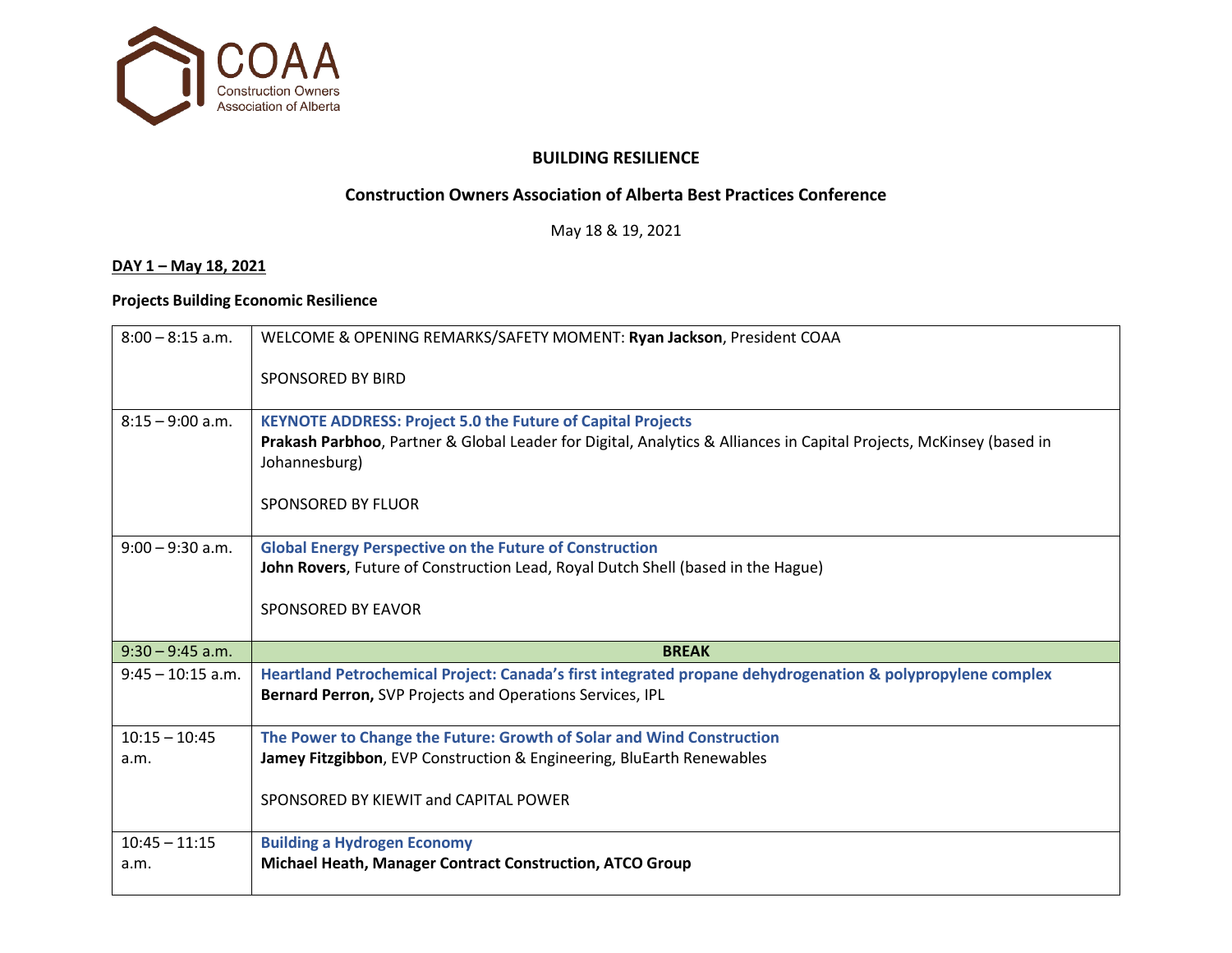|                         | SPONSORED BY CAPITAL POWER                                                                                                                                                                   |  |  |  |  |
|-------------------------|----------------------------------------------------------------------------------------------------------------------------------------------------------------------------------------------|--|--|--|--|
| $11:15 - 11:30$<br>a.m. | <b>BREAK</b>                                                                                                                                                                                 |  |  |  |  |
| $11:30 - 12:15$<br>p.m. | LNG Canada: Reflections about Resilience and the Future of Major Projects in Canada<br>Steve Corbin, Executive Project Director, LNG Canada & COAA Interim Executive Director, Nadine Barber |  |  |  |  |
|                         | SPONSORED BY LEDCOR                                                                                                                                                                          |  |  |  |  |
| $12:15 - 12:45$<br>p.m. | Michael Davies, Chief Operating Officer, Trans Mountain Corporation                                                                                                                          |  |  |  |  |
| $12:45 - 1:15$ p.m.     | <b>Alberta's Recovery Plan</b><br>Doug Schweitzer, Minister Jobs, Economy & innovation, Government of Alberta                                                                                |  |  |  |  |
| $1:15 - 1:45$ p.m.      | <b>Economic Outlook for Alberta</b><br>Catherine Rothrock, Chief Economist, Alberta Treasury Board<br>SPONSORED BY GRAHAM & LEDCOR                                                           |  |  |  |  |
| $1:45 - 1:55$ p.m.      | CLOSING REMARKS DAY 1 - Ryan Jackson, President COAA                                                                                                                                         |  |  |  |  |
| $1:55 - 3:00$ p.m.      | Virtual Exhibit Hall - live and on-demand demos/information from select vendors.                                                                                                             |  |  |  |  |

## **Day 2 – May 19, 2021**

| $8:00 - 8:15$ a.m. | Opening Remarks & Safety Moment - Ryan Jackson, President COAA                                         |  |  |  |  |  |
|--------------------|--------------------------------------------------------------------------------------------------------|--|--|--|--|--|
|                    | SPONSORED BY BIRD                                                                                      |  |  |  |  |  |
|                    |                                                                                                        |  |  |  |  |  |
|                    |                                                                                                        |  |  |  |  |  |
| $8:15 - 9:15$ a.m. | <b>KEYNOTE PANEL: The Journey to a True Safety Culture</b>                                             |  |  |  |  |  |
|                    | Mark Banham, Canadian Capital Projects Manager, Conoco Phillips Canada                                 |  |  |  |  |  |
|                    | Carlo Marengo, Director Construction & Fabrication, Fluor Canada                                       |  |  |  |  |  |
|                    | Greg Kelly, Manager Canadian, Global Business Development Projects and Power Health & Safety, Enbridge |  |  |  |  |  |
|                    | Moderator: Ryan Jackson                                                                                |  |  |  |  |  |
| $9:15 - 9:30$ a.m. | <b>BREAK</b>                                                                                           |  |  |  |  |  |
|                    |                                                                                                        |  |  |  |  |  |
|                    |                                                                                                        |  |  |  |  |  |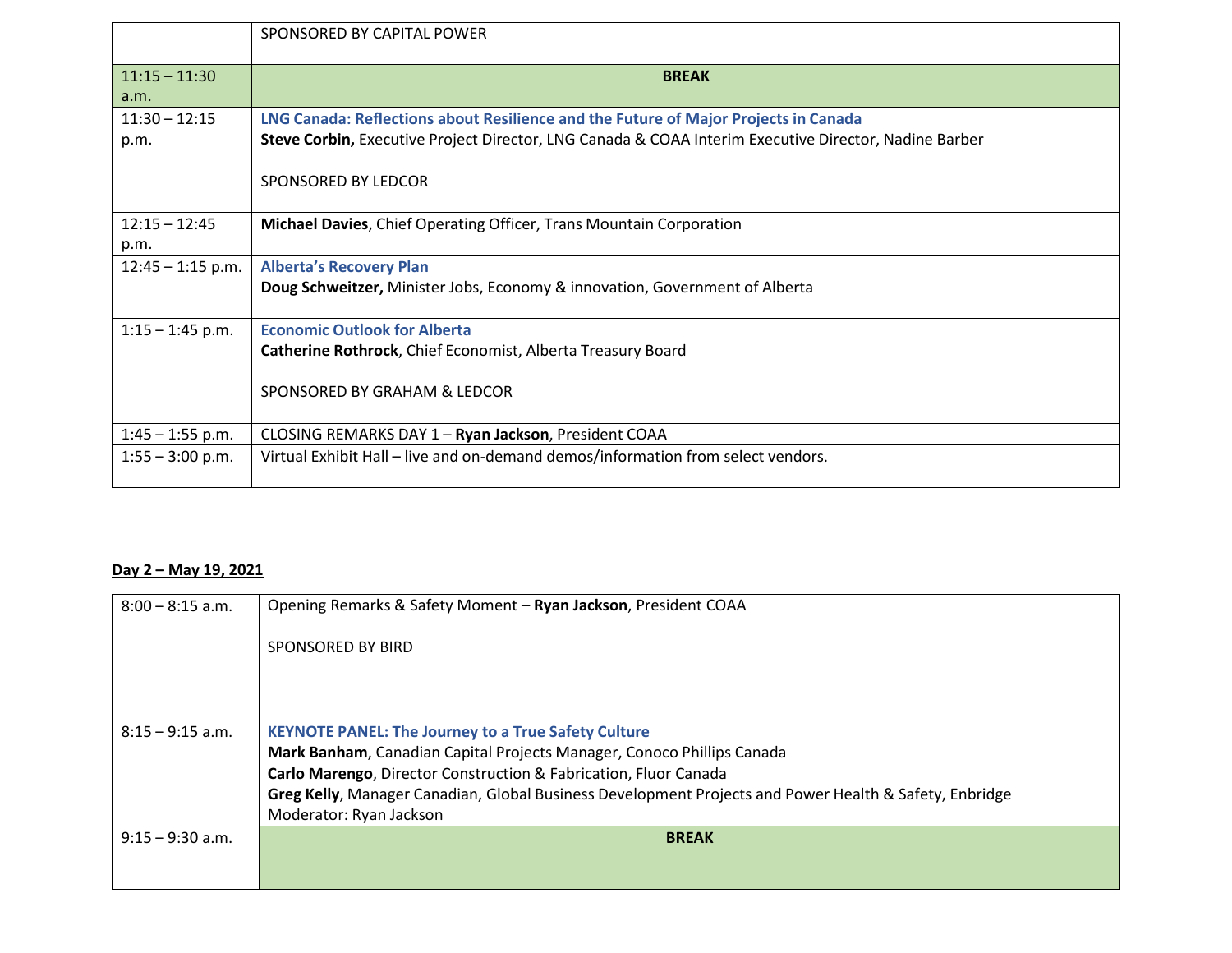|                                                     | <b>TRACK1</b><br><b>Responding to Black Swan events</b>                                                                                                                                                                                                                                                               | <b>TRACK 2</b><br><b>Building a Resilient Future</b>                                                                                                                                             |                                                                                                                                                                                                                      | <b>TRACK3</b><br><b>Innovation in Construction Forum</b>                                                                                                                                                                                                                                                                                                                 |  |
|-----------------------------------------------------|-----------------------------------------------------------------------------------------------------------------------------------------------------------------------------------------------------------------------------------------------------------------------------------------------------------------------|--------------------------------------------------------------------------------------------------------------------------------------------------------------------------------------------------|----------------------------------------------------------------------------------------------------------------------------------------------------------------------------------------------------------------------|--------------------------------------------------------------------------------------------------------------------------------------------------------------------------------------------------------------------------------------------------------------------------------------------------------------------------------------------------------------------------|--|
| $9:30 - 10:00$ a.m.                                 | Industry response to a pandemic:<br>building Best Practices in real time<br>Healthy + Productive Sites (COAA<br>Committee)<br>Suzanne Checkryn, Director Prairies,<br><b>REVAY</b><br><b>Chris McCullough, District HSE</b><br>Manager, PCL Construction<br>Larry Staples, COAA<br>SPONSOREED BY SYNCRUDE             | <b>Merging two cultures: Case study from</b><br><b>Bird/Stuart Olson</b><br>Peter Lineen, EVP Health, Safety & the<br>Environment, Bird<br>Nidal Naaman, HSE Director, Bird<br>SPONSORED BY BIRD |                                                                                                                                                                                                                      | <b>The Construction Innovation Centre</b><br>(CIC): Research Driving Change<br>Dr. Aminah Robinson Fayek, Director<br>of CIC, Professor, University of Alberta<br>Mr. Travis Chorney, Chair of CIC<br><b>Executive Management Committee;</b><br>Senior Vice President, PCL Industrial<br>Management Inc.                                                                 |  |
| $10:00 - 10:30$ a.m.                                | <b>Responding to COVID-19: Rapid</b><br>testing at the job site<br><b>Todd Moroz, Manager Compression</b><br><b>TC Energy</b><br>Kieran Bradshaw, Operations<br>Manager, Onyx                                                                                                                                         | <b>Geothermal: innovation and</b><br>opportunity in Alberta<br>Chris Cheng, Senior Development<br>Engineer, EAVOR                                                                                |                                                                                                                                                                                                                      | <b>Harnessing Data to Drive Safety</b><br><b>Performance</b><br>Dr. Lianne Lefsrud, Assistant<br>Professor, Lynch School of Engineering<br>Safety and Risk Management,<br>University of Alberta<br>Jim Kanerva, General Manager, Carry<br>Steel                                                                                                                          |  |
| $10:30 - 10:45$ a.m.                                |                                                                                                                                                                                                                                                                                                                       | <b>BREAK</b>                                                                                                                                                                                     |                                                                                                                                                                                                                      |                                                                                                                                                                                                                                                                                                                                                                          |  |
| $10:45 - 11:45$ a.m.<br>(double session<br>Track 1) | <b>Resilient Leadership: Perspectives</b><br>from the Frontline and Fundamental<br><b>Leaders</b><br>Joe Turchyn, Syncrude<br><b>Winifrey Valencia, TC Energy</b><br>Ana Villarreal, TC Energy<br>Nicole Morin, University of Alberta<br>Hospital<br>Moderated by Ashley Mathew,<br>Heartland Area Manager, TC Energy | 10:45<br>$\qquad \qquad \qquad$<br>11:15<br>a.m.                                                                                                                                                 | <b>Traceability &amp; Data Integrity in</b><br><b>Pipelines</b><br>Komal Walsh, Sr. Staff<br>Pipeline Engineer,<br>Cenovus/LizaTsimbal,<br>Supply Chain Manager,<br>Cenovus<br>Jeff Boyle, VP Vintri<br>Technologies | <b>Revitalizing the Engineering Science</b><br>of Masonry, Brick by Brick:<br><b>Development of Enhanced Systems</b><br>for Sustainable Masonry<br><b>Infrastructure</b><br>Carlos Cruz-Noguez, Associate<br>Professor, MCAA Endowed Chair in<br><b>Masonry Systems</b><br>Dr. Mark Hagel, Director of<br>Engineering, Alberta Masonry Council,<br><b>Halcrow Yolles</b> |  |